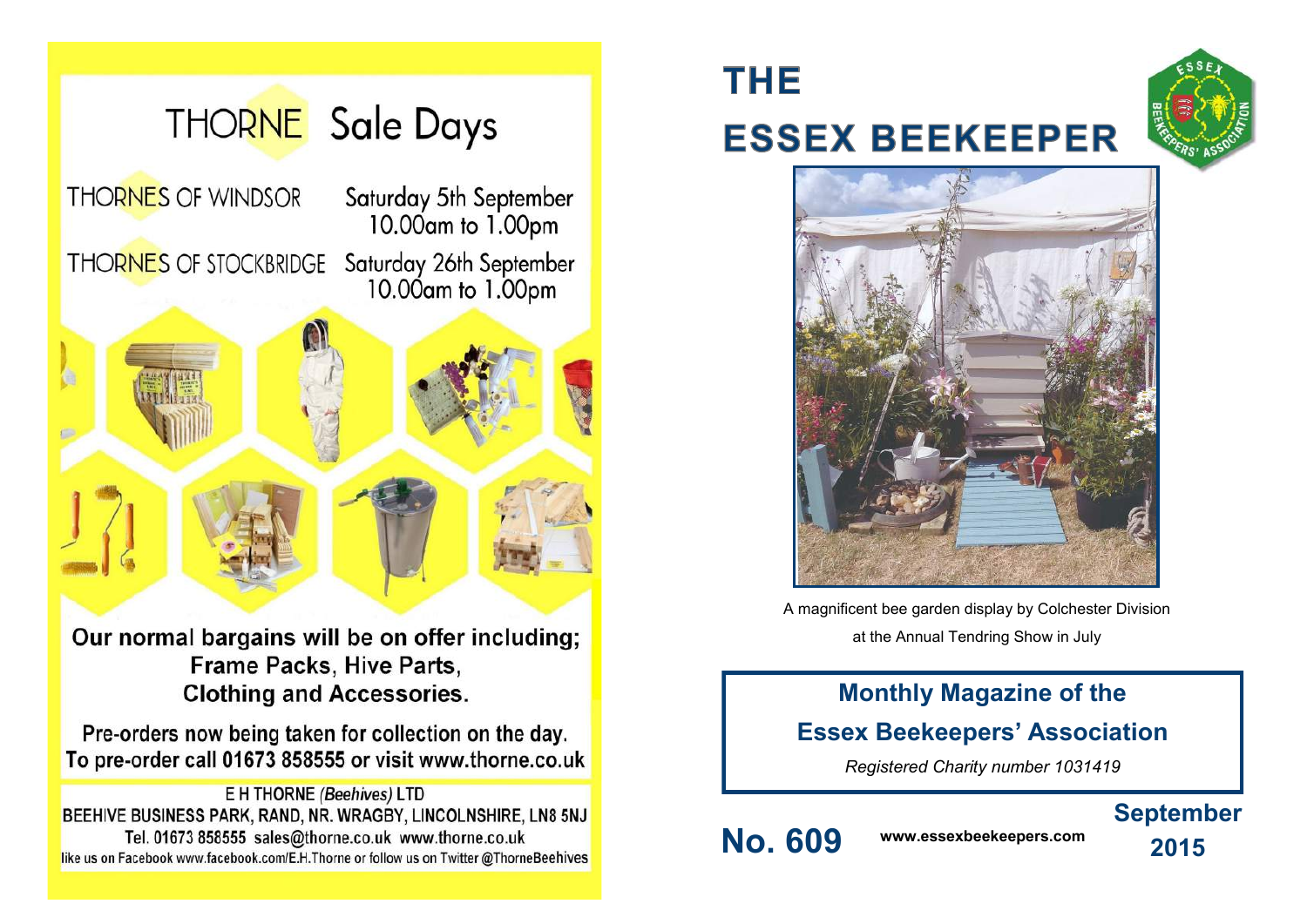## **EBKA Divisional Meetings**

### **Diary dates for September / October 2015**

| 3 Sept                                                                                                                                                                                               | Thursday<br>8.00pm           | <b>Harlow</b>            | 'Winter Preparation' - Kings Church, Red Willow, Harlow<br><b>CM19 5PA</b>                                                                    |  |  |  |
|------------------------------------------------------------------------------------------------------------------------------------------------------------------------------------------------------|------------------------------|--------------------------|-----------------------------------------------------------------------------------------------------------------------------------------------|--|--|--|
| 3 Sept                                                                                                                                                                                               | Thursday<br>7.30pm           | <b>Saffron</b><br>Walden | <b>The Great Honey Bake Off'</b> - Preparing and showing off<br>baking with honey. Sewards End Village Hall CB10 2LG                          |  |  |  |
| 4 Sept                                                                                                                                                                                               | Friday<br>8.00pm             | Romford                  | 'Advice and guidance for Annual Honey Show - Jim<br>Chadwick Hall, St. Michaels Church, Main Road,<br>McNeill.<br>Gidea Park, Romford RM2 5EL |  |  |  |
| 9 Sept                                                                                                                                                                                               | Wednesday<br>7.30pm          | Dengie 100<br>& Maldon   | Members Meeting - The Oakhouse, High Street, Maldon CM9<br>5PF                                                                                |  |  |  |
| 12 & 13<br><b>Sept</b>                                                                                                                                                                               | Saturday /<br>Sunday         | County<br>Event          | <b>EBKA Annual Honey Show</b> at Barleylands Country<br>Show, Billericay CM11 2UD                                                             |  |  |  |
| 19 Sept                                                                                                                                                                                              | Saturday                     | Epping<br><b>Forest</b>  | 'Equipment Husbandry Day' - Chingford Horticultural Hall                                                                                      |  |  |  |
| 24 Sept                                                                                                                                                                                              | Thursday<br>7.30pm           | Colchester               | Microscopy with Des Exworth.<br>Langham Community<br>Centre, School Road, Colchester CO4 5PA                                                  |  |  |  |
| 27 Sept                                                                                                                                                                                              | Sunday<br>3.00 <sub>pm</sub> | <b>Braintree</b>         | Divisional Honey Show - White Notley Village Hall,<br>43 The Street, White Notley CM8 1RH.                                                    |  |  |  |
| 1 Oct                                                                                                                                                                                                | Thursday<br>8.00pm           | <b>Harlow</b>            | 'Wax Extraction' - cleaning and making products. Kings<br>Church, Red Willow, Harlow CM19 5PA                                                 |  |  |  |
| 2 Oct                                                                                                                                                                                                | Friday<br>8.00pm             | Romford                  | Talk by Ted Gradosielski.<br>Chadwick Hall, St. Michaels<br>Church, Main Road, Gidea Park, Romford RM2 5EL                                    |  |  |  |
| 13 Oct                                                                                                                                                                                               | Tuesday<br>7.30pm            | <b>Saffron</b><br>Walden | 'Apitheraphy' with Barbara Dalby. Sewards End Village Hall<br><b>CB10 2LG</b>                                                                 |  |  |  |
| <b>15 Oct</b>                                                                                                                                                                                        | Thursday<br>7.30pm           | Epping<br>Forest         | 'Microscopy' - Chingford Horticultural Hall                                                                                                   |  |  |  |
| 21 Oct                                                                                                                                                                                               | Wednesday<br>7.30pm          | Dengie 100<br>& Maldon   | Members meeting. The Oakhouse. High Street, Maldon CM9<br>5PF                                                                                 |  |  |  |
| 22 Oct                                                                                                                                                                                               | Thursday<br>7.30pm           | Colchester               | Trees and Bats<br>Talk by Neil Catchpole.<br>$\blacksquare$<br>Langham<br>Community Centre, School Road, Colchester CO4 5PA                   |  |  |  |
| 30 Oct                                                                                                                                                                                               | Friday<br>8.00pm             | <b>Braintree</b>         | 'Making Mead' - Mike Barke, Constitutional Club, Braintree<br>CM7 1TY                                                                         |  |  |  |
| $29 - 31$<br>October                                                                                                                                                                                 | Thursday to<br>Saturday      |                          | National Event National Honey Show, Weybridge, Surrey                                                                                         |  |  |  |
| 31 Oct                                                                                                                                                                                               | Saturday                     | County<br><b>Event</b>   | Annual Conference - Ormiston Rivers Academy, Burnham-<br>on-Crouch                                                                            |  |  |  |
| <b>Note to Secretaries:</b><br>Please inform the Editor of the details of your<br>Divisional Monthly Meeting so that it can be included in these listings<br>Deadline:<br>4th of the preceding month |                              |                          |                                                                                                                                               |  |  |  |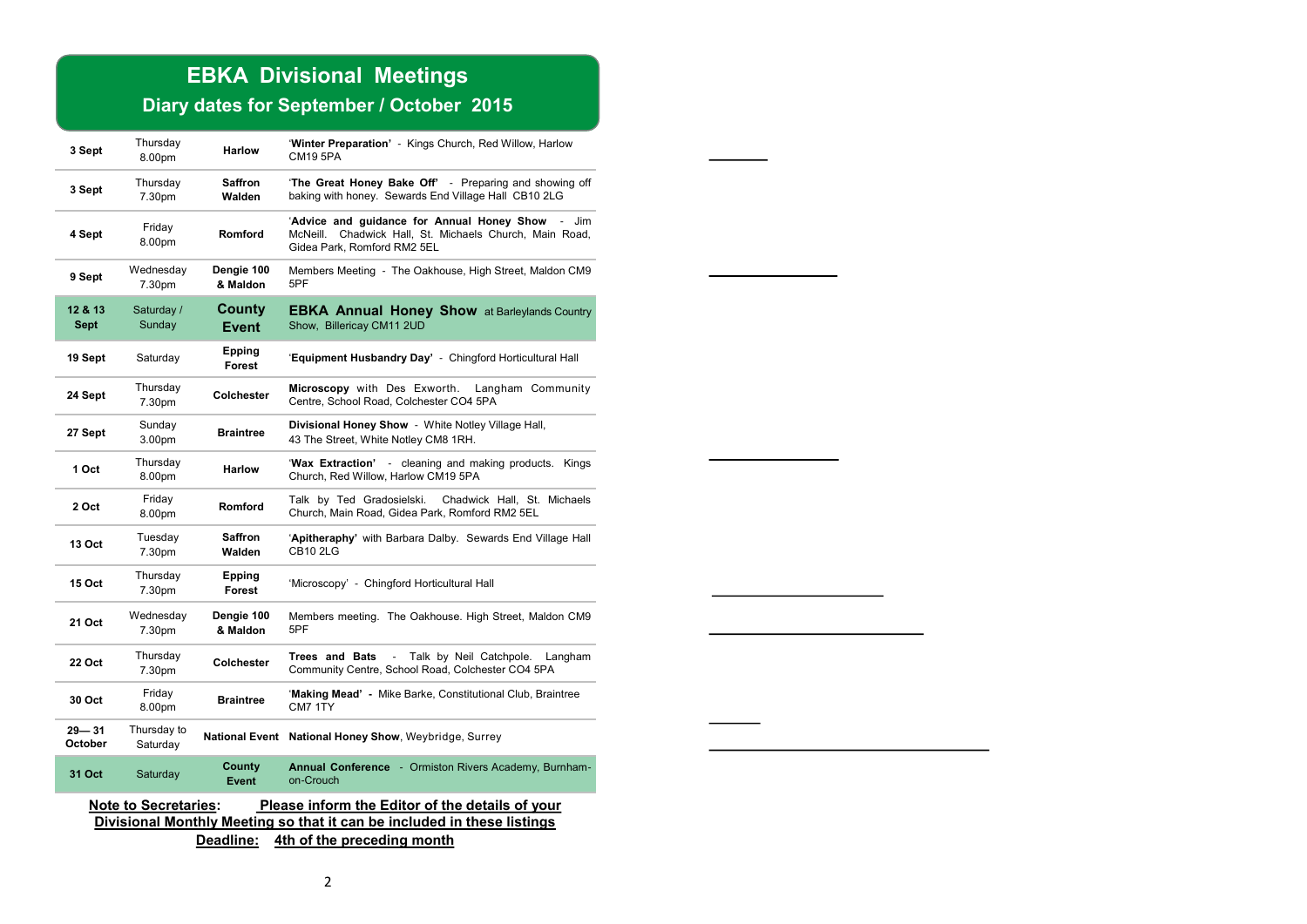unimportant constituents of nectar I mentioned earlier? They include a wide range of compounds but they are present in tiny amounts. However, once the water has been removed, these substances are more significant and endow the honey with a characteristic flavour, aroma and colour, so giving us the wide variety of honeys which we enjoy.

### **FOR SALE:**

Fragile Planet National Frame size 2 Brood Frames, 1 Super Frame, Plexi Glass, Brand new £80.00 David McCorkindale 07988 595 054 Harlow Division

## **The Bee Shed**

**Approved** *N***ational** *B***ee** *S***upplies Stockist and Distributor**

A Range of Frames and Foundation Hives and Hive Parts, Tools and Equipment Open by Appointment: Please call Wendy on **07764 609 803** or Email: [beeshed@btinternet.com](mailto:beeshed@btinternet.com)  **Meepshole, Great Prestons Lane, Stock, Essex CM4 9RL**

*Love beekeeping but hate the honey mess? Too much hassle selling your pure honey to the public or privately? Too cold to stand outside and sell your honey?* **If these are some of your thoughts — look no further, Honey Helpers will:** *Take ALL the hassle out of selling your honey. Buy all your honey in one transaction Give competitive rates. Payment upon delivery or collection (your choice)*

#### **Interested?**

**Call us NOW on 07809 562045 or email - [honey.helpers@yahoo.com](mailto:honey.helpers@yahoo.com) To discuss your requirements or for further information.** You may also sign up for future information. Regards, Honey Helperrs

#### **Eileen Marrable - A sad loss**

#### **April 1935 – July 2015**

Eileen Marrable was a very long standing member of Romford Division, having started beekeeping with her husband, Dick, before any of our current members (thus over 35 years ago). When Dick died we feared that Eileen might give up beekeeping, but she did not. Instead she got much more involved with the activities of the Division, becoming one of the tutors in our Beginners Courses and running some bee disease and microscopy evenings. She began to study for the BBKA module exams and in 2014 she passed the final one, Module 8, thus gaining her Advanced Theory Certificate. Eileen served on the CEC for a number of years until recently, both as Spray & Disease Officer and as Minutes Secretary.

Many new beekeepers have benefited from Eileen's advice and experience, which was always given willingly and with a smile. Many people have commented that she had a laugh in her voice and was always cheerful.

Eileen's funeral was very well attended, and it was good to see so many Essex beekeepers there. Eileen had touched many people's lives and it was clear that she was well loved and respected. Her sons asked us in the Division to help with Eileen's beekeeping equipment, which we began by auctioning some of it at Romford's August meeting. Members bid very generously resulting in nearly £600 being collected for St Francis Hospice, which was where Eileen was looked after in her last few weeks.

It was a pleasure indeed to have known Eileen Marrable and we shall miss her very much.

Pat Allen *Secretary, Romford Division*

### **County Honey Show** *12th and 13th September*

### **Final Reminder and call for exhibits**

**Entry form and schedule are on the EBKA website**

Classes for Honey, Beeswax, Mead, Baking, Sweets, Photographs, etc. etc. …….

To help at the show contact Mike Barke:

mjbarke@googlemail.com

- **↑ Free Entry**
- $\Diamond$  Sell your own honey and other products
- $\Diamond$  Time off to visit the Show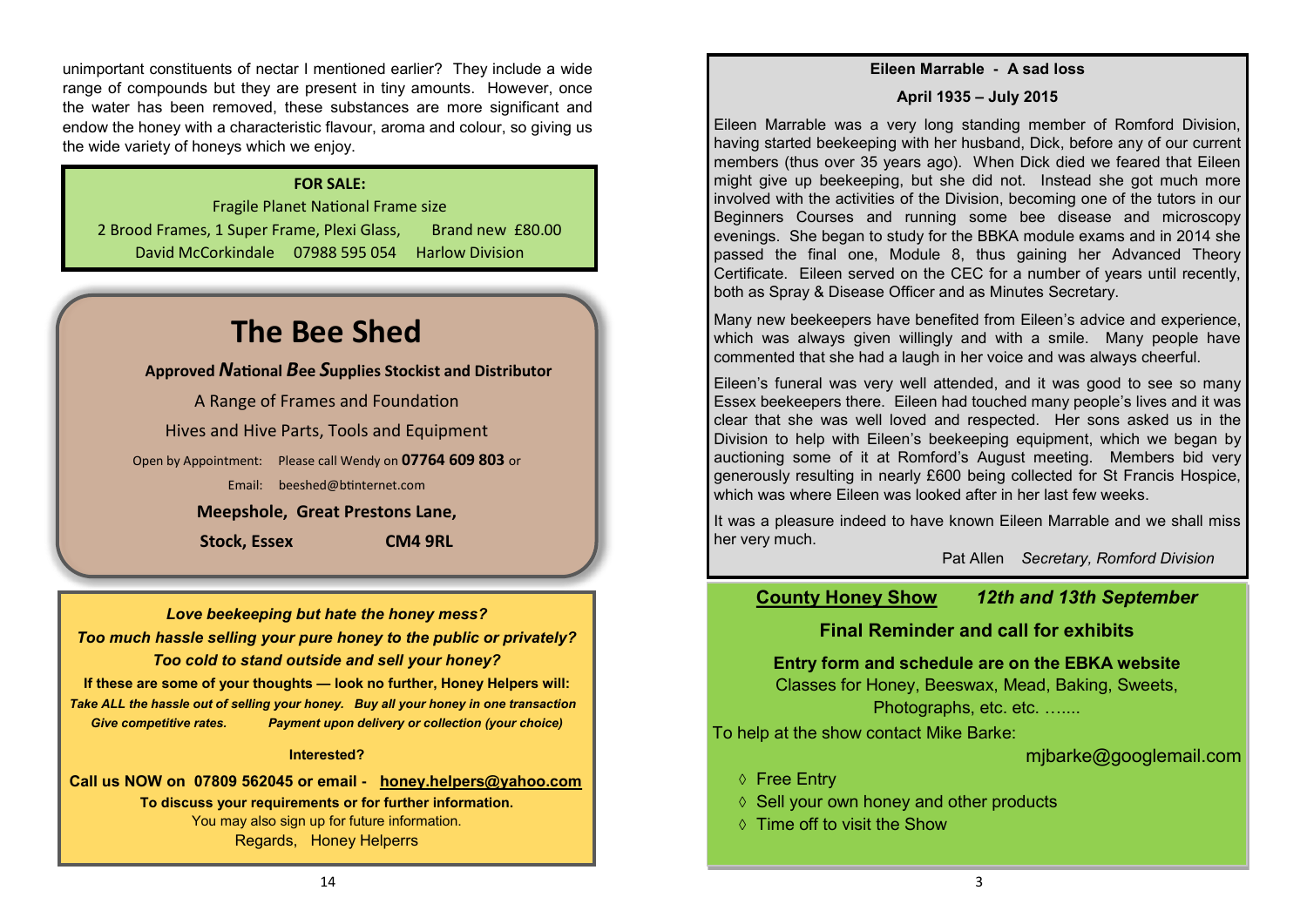### **2015 Essex Beekeepers' Annual Conference 31 October 2015**

### **Profiles of the Keynote Speakers**

### **Professor Francis Ratnieks – Sussex University**

Francis Ratnieks has been studying insects since he was a boy, and honey bees for the past 30 years. He took his PhD at Dyce Laboratory for Honey Bee Studies in the Department of Entomology at Cornell University.

At the EBKA 2015 Annual Conference, Professor Ratnieks will describe "Sussex Plan" research aimed at helping honey bee health and foraging. In terms of honeybee health, he will present results of a series of projects on the effectiveness of hygienic behaviour in controlling Varroa mites and Deformed Wing Virus, also on the effectiveness of other control methods against Varroa.





### **Professor Lin Field – Rothamsted Research**

Lin Field, currently a Head of Department at Rothamsted Research has published more than 200 peer-reviewed papers and popular articles. Honorary Chair at the University of Nottingham and a President of the Royal Entomological Society. Her personal research interests are focussed on understanding an insecticide mode of action and resistance at the biochemical/molecular level and then using this knowledge to develop better pest control strategies.

In this presentation at the 2015 EBKA Conference, Professor Fields will discuss why we use insecticides and how they work. The debate on neonicotinoids, is ongoing and Professor Field hopes to be able to give an update on the position at the time of the conference and talk about some of the work she is doing at Rothamsted to try to help find compounds, which offer good pest control without damaging bees.

The ones we are concerned with are:

1. Sucrase (invertase) This breaks sucrose molecules into glucose and fructose. We can show this in a simple equation:

#### **Sucrase**

|  |  | $C_{12}H_{22}O_{11} + H_2O \leftrightarrow C_6H_{12}O_6 + C_6H_{12}O_6$ |  |
|--|--|-------------------------------------------------------------------------|--|
|  |  | Sucrose + Water $\longleftrightarrow$ Glucose + Fructose                |  |

The chemical process of adding water to a molecule to break it down into its constituent parts is called hydrolysis.

2. Glucose oxidase which acts on some of the glucose to break it down into hydrogen peroxide (an antibacterial) and gluconic acid. The receiver bees and nectar processors will add more of the same enzymes.

**The all-important physical change** — As well as the chemical changes, the nectar has to undergo a physical change where its water content is reduced to about 18%. The hive is maintained at a high temperature of around  $34.5^{\circ}$ C so that helps in the evaporation process. In addition, large numbers of bees produce air currents through the hive by fanning their wings. During a heavy nectar flow it is fascinating to listen to the noise from the hives in the evening, where thousands of bees are fanning their wings, and to see those at the entrance helping in this process. The scent of the nectar will also be wafted out of the hives. The nectar will be 'rolled' on the tongues of processor bees and spread thinly over the cells, both methods exposing a greater surface area to the air. Once the water content is reduced to 18% the bees will fill up the cells and cap them over with an impermeable wax capping. This keeps out the moisture present in the hive atmosphere, as the very concentrated solution of sugar is hygroscopic, attracting water if it is present. A practical point to remember is that the collected nectar takes up far more space in supers than the finished honey so sufficient space is essential.

**The importance of honey -** So why go to all this trouble? An ability to produce a food for the winter is essential to the maintenance of the perennial colony. Nectar, the bees' natural food, will not keep for any time as its high water content will result in fermentation, where the natural yeasts in the nectar will use the sugar to produce carbon dioxide and alcohol. Reducing the water content of the nectar will avoid this as the sugar concentration is then too high for the yeasts to function. The process provides us with a luxury food much enjoyed by many people. And what of those apparently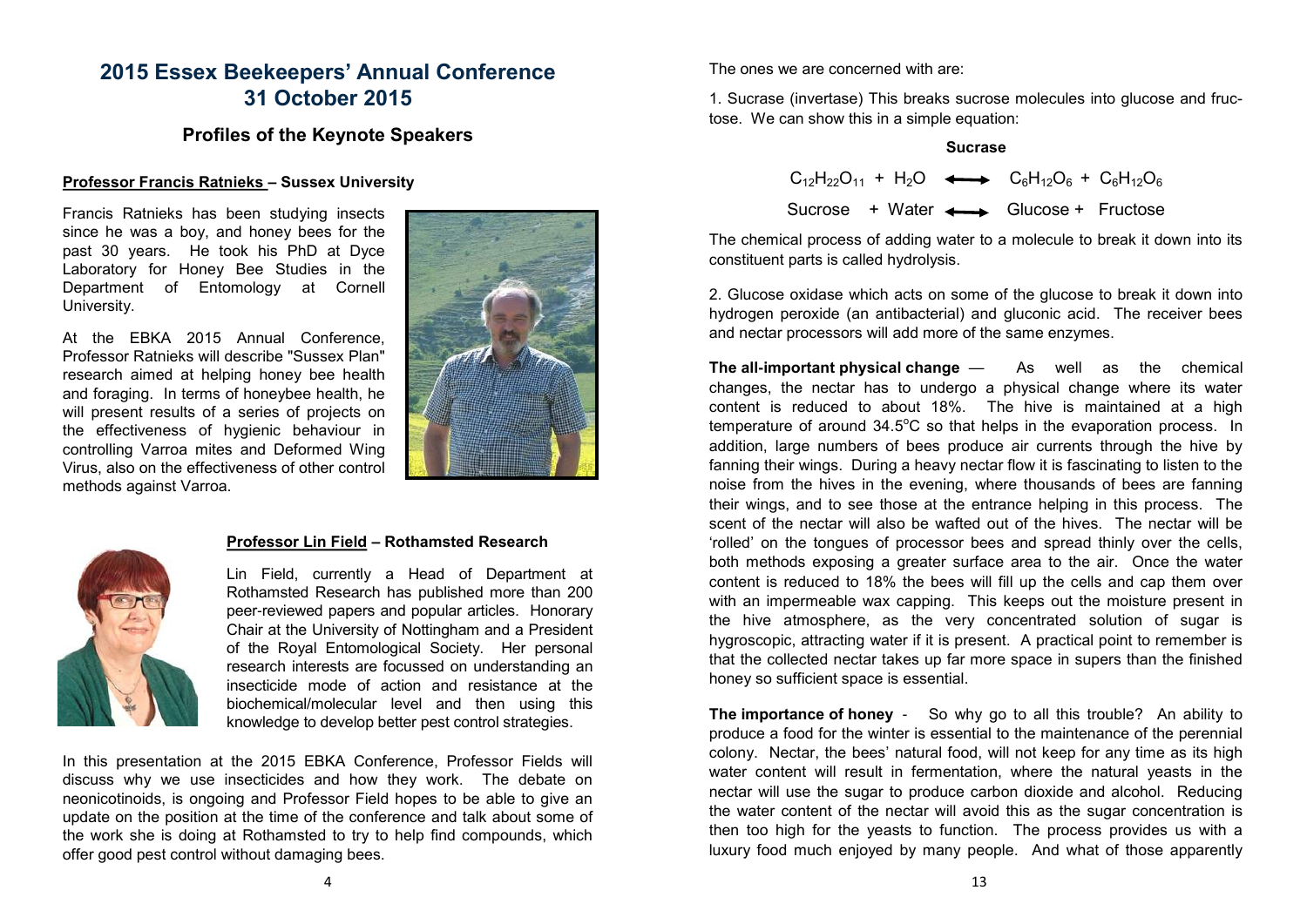### **SWEET REWARDS**

Celia Davis - via eBees

**Nectar** is food for many insects: butterflies and moths, some flies, some beetles, bees of all kinds and some others too. It is an energy food, composed of water (30 – 90%), sugar in varying concentrations and of different kinds, but generally a mixture of fructose, glucose and sucrose, and a few other ingredients in very small quantities. More of those later. As adult insects are generally concerned only with searching out a mate and laying eggs, often in a very short time and involving a lot of flying about, energy is of prime importance, so the sugar in nectar is of great value.

Nectar is produced in structures called nectaries and these are usually found inside the flower near the base, in a situation where, to reach them, the insect has to brush past the reproductive organs of the flower, so collecting/ delivering pollen. Nectaries are made up of groups of cells which are able to extract substances from the plant sap, producing a solution which is passed to the outside. This may be stored in some way so that there is an abundant supply when an insect visits. Plants do not produce nectar continuously, often requiring specific conditions of soil type and moisture, weather, temperature and shade, and each plant type will have a diurnal pattern where it will produce best at a certain time of day. The composition also varies with the time of day, some nectars containing much more sugar at certain times.

Once a flower is pollinated it ceases to produce nectar and may signal this in different ways eg. the individual florets of white clover (Trifolium repens) hang down and turn brown and the centre of the forget-me-not flower (Myosotis spp) changes from yellow to white. Bees can recognise these signals and will avoid those flowers.

**Transportation** - Most insects simply feed on the nectar, but our honey bees need to transport some of it back to the nest where it can be turned into honey. This is done solely to provide the colony with a food source during dearth periods, and particularly in winter when few plants flower. The worker bee carries the nectar back to the nest in a structure called the crop. This is part of the bee's digestive system but is separated from the rest of the system by a valve, the proventriculus, which prevents the passage of the nectar from the crop into the next section of the gut. Once back in the nest, the bee regurgitates the nectar and passes it to one or more receiver bees, which put it into a cell in the nectar collection area. The forager bee will have added enzymes, produced in her hypopharyngeal glands, to the nectar.

### **Précis of Information sheet for BBKA Members sent out on 4th August 2015.**

### **The EU moratorium**

December 1st 2013 was the start situation and any measures taken to date for a two year EU moratorium ensure consume safety. The put in force by the European Commission will take a decision as to Commission concerning clothianidin, whether the MS can extend or imidacloprid and thiomethoxam and the withdrawal of professional use on crops considered attractive to bees (a amended or withdrawn. long list including Oil Seed Rape / maize and on cereals apart from the seed treatment of winter cereals).

which reviews of the affected active solution must be found. substances take place the products

cannot immediately be reinstated to Recently 120 day emergency their previous status. They would be authorisations have been granted for dealt with by the regulatory a very limited use of Modesto and perspective as 'new products' for Cruiser OSR to treat 5% of the those applications covered by the planned sowing of OSR seed in moratorium.

#### **120 Day Emergency Authorisations**

Under certain circumstances it is possible for Member States (MS) to exceeding 120 days, for a limited and November 2015.

controlled use where such a measure is necessary because of a danger which cannot be contained by any other means as set out in Article 53 of Regulation (EC) 1107/2009.

When issuing such emergency authorisations the MS concerned

must inform the other MSs and the Commission of the authorisation given, detailed information about the repeat the emergency authorisation or whether the authorisation must be

After the two year period during pest problem for which a permanent Authorisation would be given for a maximum period of 120 days and as such it is a temporary solution to a

authorise the use of a plant certified seed. Farmers will not be protection product for a period not able to use treated seed after 20th England for use in a limited geographical area (Suffolk, Cambridgeshire, Bedfordshire and Hertfordshire) amounting to around 30,000 hectares. The seed has to be

> The National Farmers Union (www.nfuonline.com) has an informative Q&A webpage on the Emergency Authorisation for neonicotinoids.

*See the full text of the Information Sheet on the BBKA website.*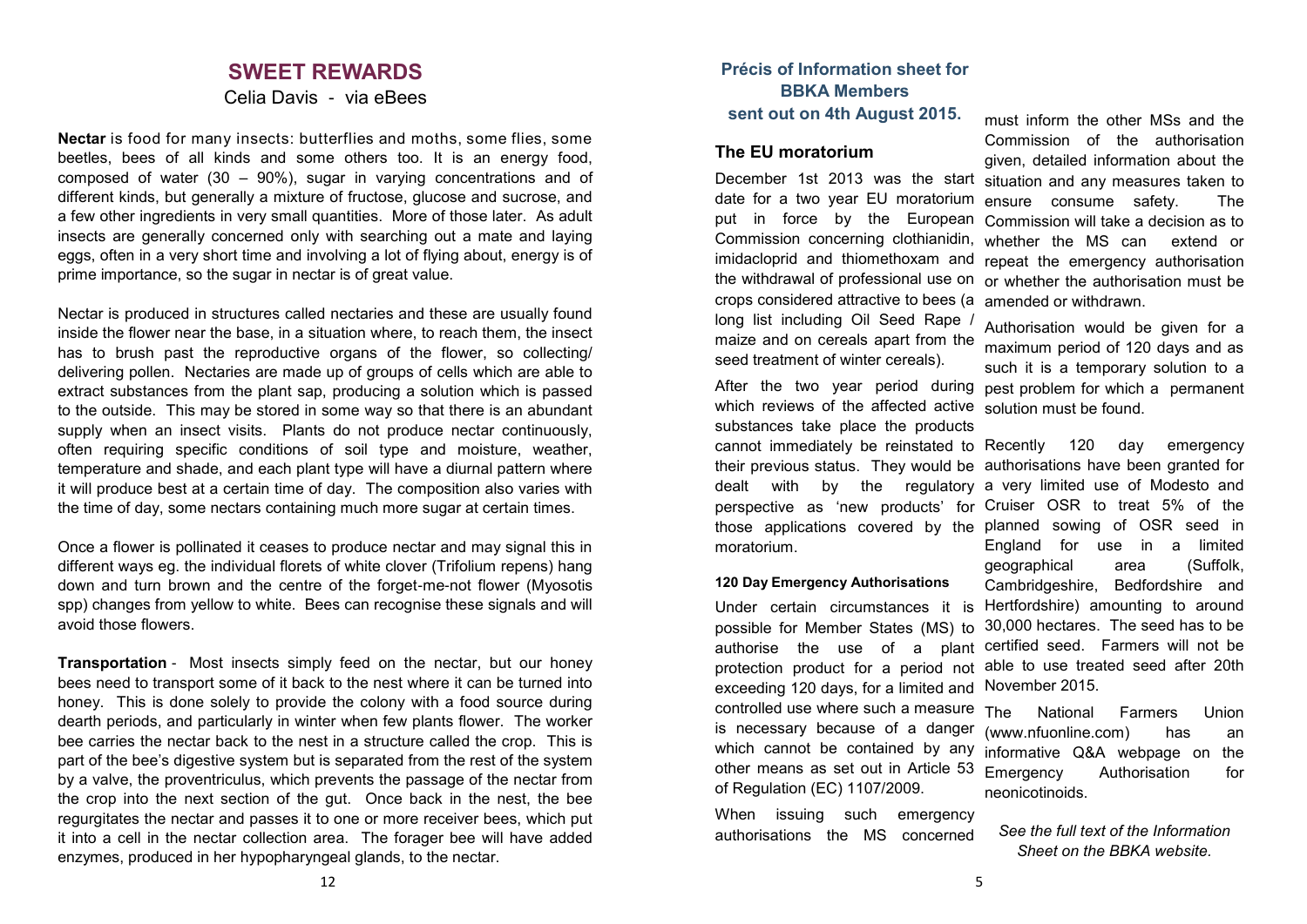### **THE NATIONAL EXAMPLE HONEY SHOW**

As usual I will take all your exhibits up to the National Honey Show, pick up all prize money and prize cards and bring them back. We need to make an effort to support the Essex section to keep up with the other counties that have their own sections.

So why not enter some classes in the Essex and in the open classes - it does not take much more time to get 4 - 6 jars out of 1 batch. There are different judges for different classes so you can get different results depending on the amount of competition.

Just send of your entry form in plenty of time so that your labels can be sent to you. Pack your exhibits securely so that they don't move about to much (they don't have to be individually packed - I need to get them out of the box easily) then get them over to me by

### **TUESDAY 27th OCTOBER**

at 44 Ascension Road, Chase Cross,

Collier Row, Romford, **RM5 3RT**.

my phone no is **01708 765898**,

I will get them to the venue first thing Wednesday, this will allow you to visit the Show on any of the days without having to worry about your Exhibits. The Saturday is the same day as the Essex Conference so you can be at that as well as winning at the show!

The honey has started to flow in now so look out for a good Frame or different coloured honey and make a note of it for the show. Out of 250 Classes you should find something you can enter. Not got a lot of honey, then why not try a PHOTO or an ESSAY or even just a label on an empty jar.

Do be sure to read the Show Schedule for how and when to enter these classes .

Any problems, feel free to get in touch with me

Jim McNeill NHS Delegate

asking that a consultation takes place within each Division to ascertain the take up of this venture. Responses have been requested by mid September just prior to the next CEC meeting.

The CEC in making best use of EBKA funds may also consider in the future similar purchases of a capital nature for other aspects of beekeeping where this shared cost will be of benefit to members in all participating Divisions.

#### **The Ted Hooper Memorial Lecture**

This is to be arranged for April 2016 at the County Records Office, Chelmsford with Clive deBruyn and Margaret Thomas as the guest speakers.

*Feedback on any matter discussed by CEC is welcomed and should be directed to your Divisional Trustee (contact details on inside back page).*

**~~~~~~~~~~~~~~~~~~~~~~~~~~~**

### **BBKA TrusteeVacancies**

**In January 2016 there will be 5 Trustee Vacancies on the Executive Committee** 

**The Trustees are looking for members with expertise in the following disciplines -** 

**IT, Change Management, PR & Marketing, Governance and Environmental Science.**

 **If you would like to be considered for any of these roles, please contact** 

**Howard Pool, our BBKA Link Trustee on 01494 727687 or email [howard.pool@bbka.org.uk](mailto:howard.pool@bbka.org.uk)**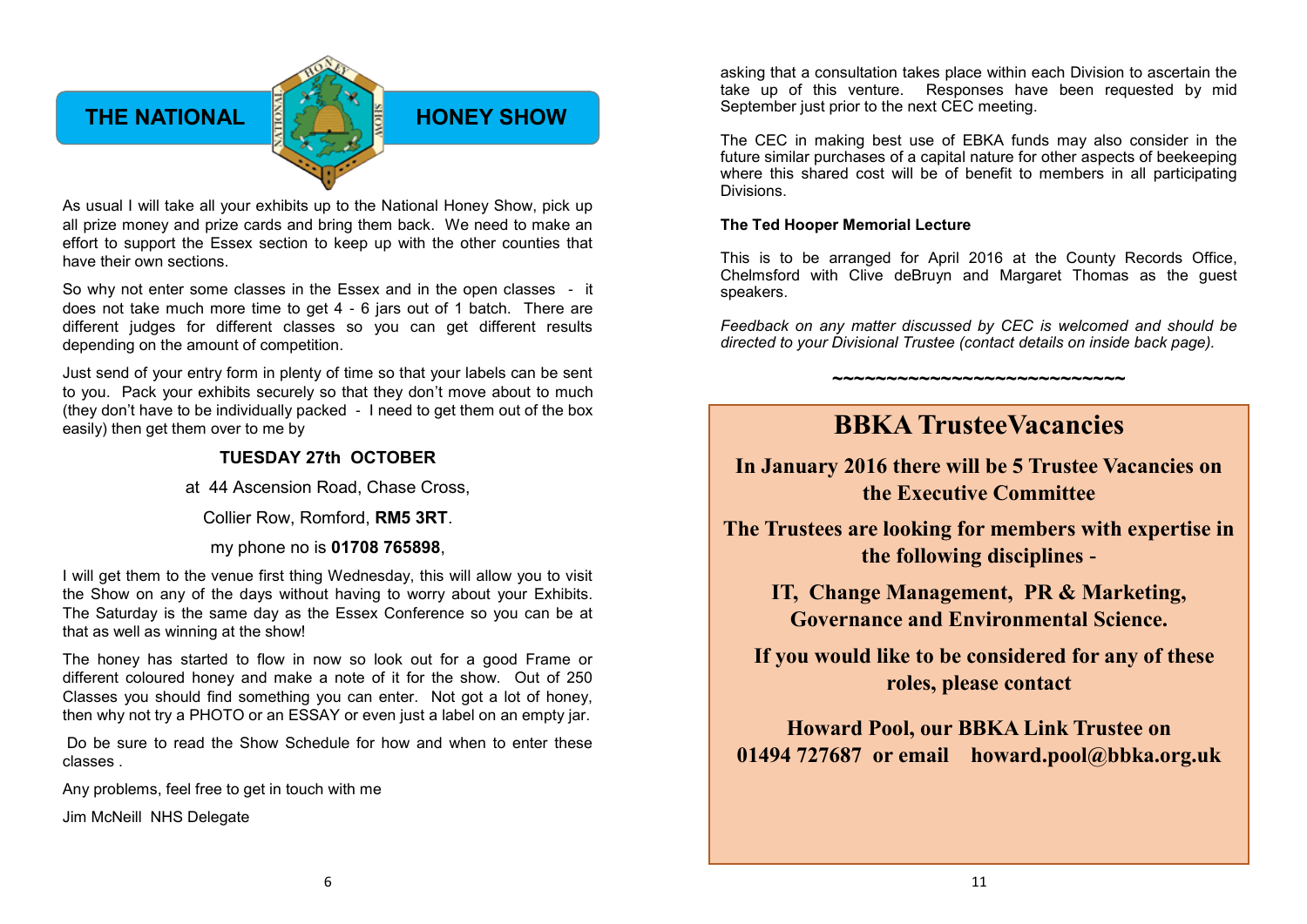### **Notes from the Central Executive Committee (CEC)**

Meeting on 30 July 2015

Items taken at the above meeting included:

#### **Eileen Marrable**

There was a quiet time in memory of Eileen who died on 8 July. Eileen was a well known and much respected beekeeper who had served the EBKA well over many years.

### **Outcome following the BBKA Special Delegates' Meeting (SDM) held on 20 June 2015**

Howard Pool, our BBKA link Trustee was invited to attend the meeting following the rejection of the proposition to the change of the date of the Annual Delegates' Meeting (ADM) to June from 2016. The other propositions to accept the budget presented for the year 2015/16 and capitation levels were withdrawn*.* Howard reported that the BBKA Executive Committee had agreed to establish a new Working Party with representatives from Member Associations to resolve the challenges facing the BBKA. The Working Party is not expected to report back until after the next Annual Delegates' Meeting. Howard also noted that 5 BBKA Trustees are due to retire and that replacement Trustees are being sought from the membership preferably with specialist skills needed to manage an Association whose membership has grown by 60% over the last 5 years. CEC members in thanking Howard for his frank review of the situation requested that the BBKA Executive Committee should be made aware of the need to demonstrate that they understand and appreciate the issues raised by the Member Associations.

### **Grant Requests**

It was agreed by the CEC to take forward the offer to provide all Divisions with up-to-date microscopes, a compound and a stereo microscope with necessary accessories. The outlay for this discounted "bulk buy" by the County would be matched by Divisions who would be responsible for 50% of the cost from their own funds. Divisions that have a pooled resource of microscopes will be available for general use by all members. It would be of particular help if all Divisions had microscopes of the same type for those undertaking a County wide Microscopy course or entering the BBKA examination. A communication has been sent to all Divisional Secretaries

10

### **\* IMPORTANT NOTICE \***

### **Note from Jane Mosley BBKA Operations Director/General Secretary:**

The *Honey (England) Regulations 2015* came into force on 24th June 2015, making BBKA Leaflet L010 obsolete. The wording of the regulations is clear, therefore to avoid repetition and reprinting costs if future changes are made, the decision has been taken to withdraw Leaflet L010, both in hard copy and the downloadable version from the BBKA website. The regulations can be accessed at:

http://www.legislation.gov.uk/uksi/2015/1348/made

### **Honey Buckets for Sale**

**£2.00 each Telephone: 01279 730228 E.Mail: tylersbees@hotmail.co.uk Location: Hatfield Heath, Essex**

 **Collection only**

### **PETER DALBY - PEBADALE APIARIES** For all your beekeeping and apitherapy supplies **Large Stock held - all year round** *Competitive prices; any item not stocked to special order* **37 Cecil Road, Cheshunt, Hertfordshire EN8 8TN Tel: 01992 622645 Email: [pebadalebees@btinternet.com](mailto:pebadalebees@btinternet.com) Open Mon - Sat (any reasonable time) CLOSED SUNDAY** Telephone before calling **Agent for E H Thorne and Northern Bee Books**



NORTHERN REE ROOKS

**Hebden Bridge HX7 5JS**

*Tel: 01422 882751*

*Email: jerry@northernbeebooks.co.uk*